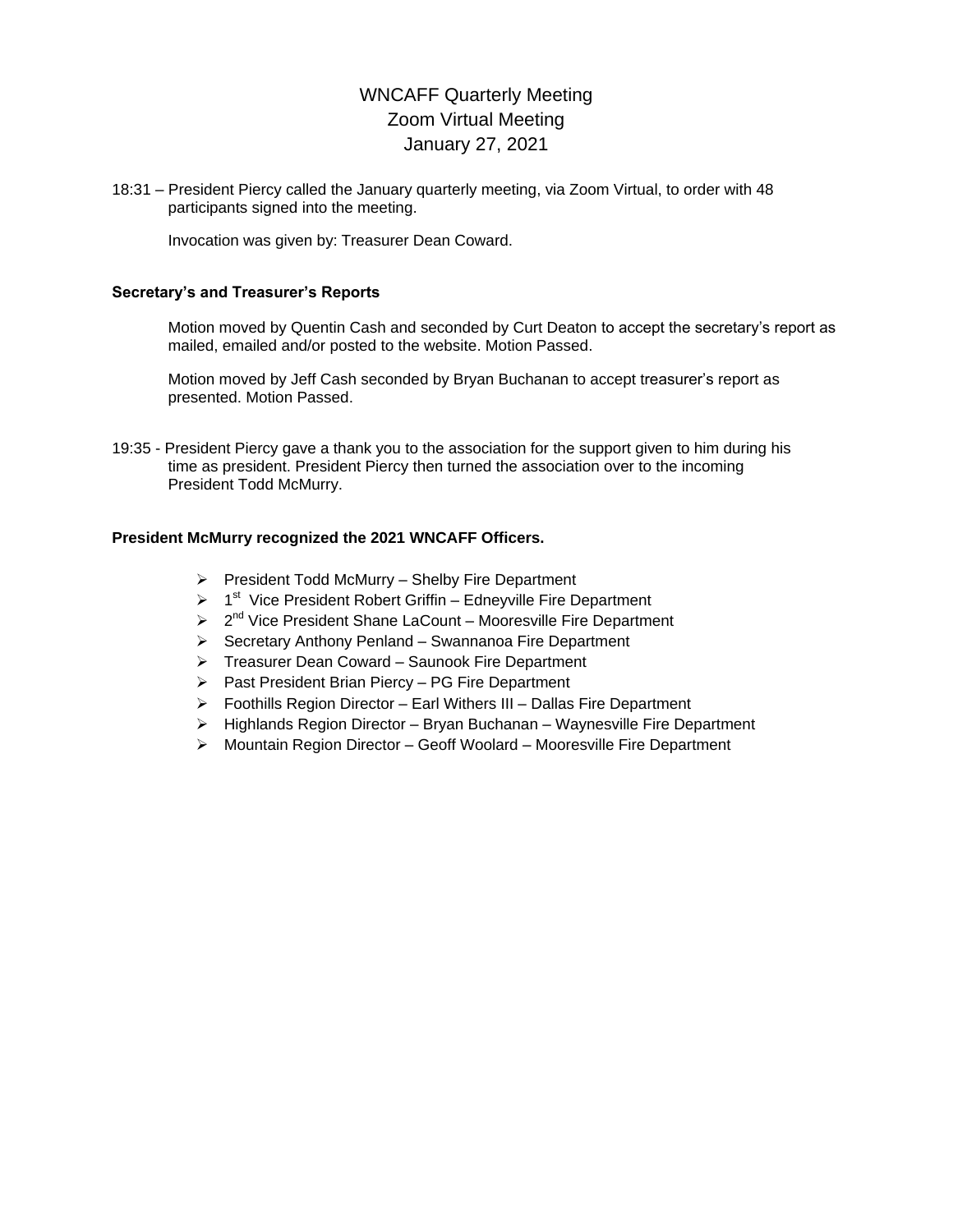#### 19:26– **Agency Reports**

# *NCSFA – Ed Brinson*

# **Roster Reporting Requirements**

 Rosters were due by January 15th. This includes the Board of Trustees Report, membership roster, as well as the certification of firefighters. We only had 22 departments not submitting rosters out of 1316 last year, and around 35 not submitting BTR reports.

# **Relief Fund**

- Last year continued to be an extremely active year for relief fund usage and approval. We handled 471 requests for a total of \$2,002,770 not including the pre-approved SRP payments. The highest types of requests were Medical Financial Hardships, or destitution.
- I would remind everyone that it is critical for those at or near their maximum of \$2,500 per rostered firefighter to watch their balance closely. We still have fire departments submitting reports that are over their maximum. This will result in them not being able to receive their check at the end of the fiscal year from DOI.

# **Scholarships and Grants**

- Scholarships are now open on-line for 2021. There are 15 scholarships per region awarded each year. The scholarships include \$2,000 Associate's, \$8,000 Bachelor's and \$10,000 Master's Degree awards.
- We also have (8) \$500 training grants available per region. We hope it expands in the future. There were 3 from the Eastern, and one each from the Piedmont and Western.
- The electronic submission due date for the scholarship and grant applications is March 15.

# **Legislation**

- This year is the beginning of the 2021/2022 two-year session and is normally referred to as the Long Session. Everything resets and all Bills from previous years of away, and we start all over. Any Bills previously considered for the fire service will have to be reintroduced. This includes federal legislation as well since Congress began a new session this month.
- The joint Legislative Committee, which includes representation from the NC State Firefighters' Association, NC Association of Fire Chiefs, and the Professional Firefighters and Paramedics of NC, have been meeting since late 2020 on issues to be considered.
	- Potential issues for the fire service this year include:
		- Cancer Coverage for Firefighters Possibly by Insurance Policy
		- Continuation of SAR Funding Some funding was put in the DPS budget, but it is non-recurring funds.
		- **Separation Allowance for Career Firefighters**
		- **•** Continuing to add cancer benefits for LODD
		- **Blue Lights eligible on Rear of Fire Apparatus**
		- Funding for PTSD Programs
		- Benefits for Recruitment and Retention of Volunteers
		- Fireworks Legislation that we would want to oppose

# **Federal Legislation**

 Continue to Pursue Changes to IRS Regulations that could allow non-profit career firefighters in LGERS.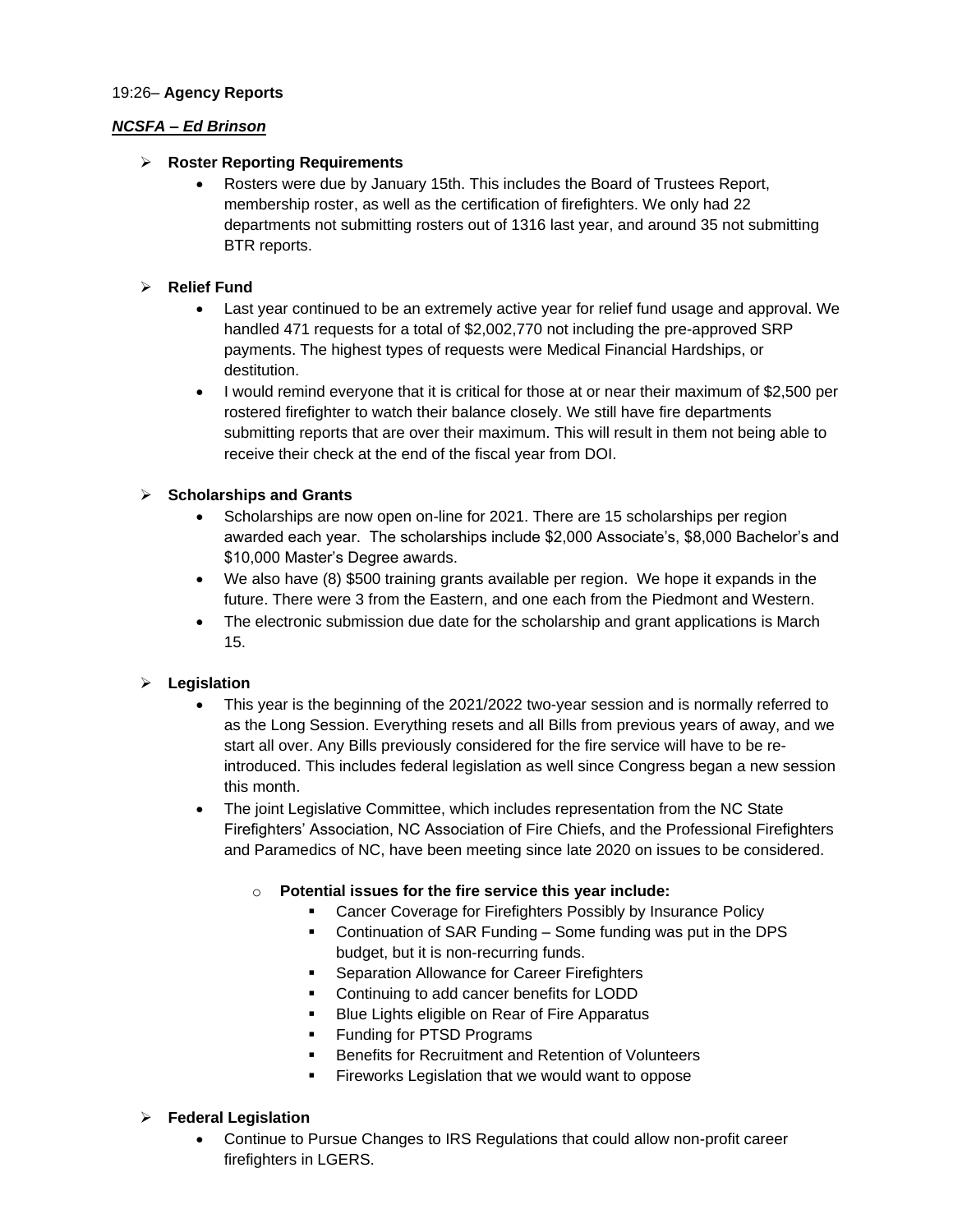# **Legislative Day**

 Legislative Day tentatively set for May 5, 2021. It will most likely depend upon current issues dealing with Covid-19.

# **Board Retreat**

 Last November the NCSFA Board held an annual retreat under the direction of President Scott Rogers to discuss future issues for the Association. The retreat was successful and the Board has been working hard to begin implementation of new issues, while maintaining and improving service offered from the past.

# **Volunteer Responders Incentive Protection Act (VIPRA) Passes**

 For the past several years we have worked along with the National Volunteer Fire Council to urge Congress to pass VIPRA making it a permanent tax incentive for volunteers. In December of 2020 they did just that.

# **Joint NCSFA/NCAFC Meeting**

 The Boards of the NCSFA and NCAFC held a joint Board meeting in December to discuss issues and ideas. The two Boards work well together and continue to collaborate on issues affecting our membership.

# **SAFRE Conference**

 This year's dates for the SAFRE Conference are August 12-15th, 2021. It is currently scheduled as a full conference, and our hopes and plans are we can hold it without variation. On-line registration will be available in the near future on our web-site. Course selections have already been made and I can tell you this year we will have some great classes. We'll have more as the time grows closer, but please mark your calendar for that week.

# **Summit at Mid-Winter**

 We plan on hosting a Summit for the 5th year this year at Mid-Winter when it occurs in May (possible May 18th). This will include the Board members from the NCSFA, NCAFC's, and the Boards from all three regional associations (Western, Eastern, and Piedmont). It will also include representatives from the Fire Marshal's Association and the PFFPNC. More will be provided as we get nearer to the date.

# **NCSFA Historian Work**

 Our Statistician, Dennis Pressley, has continued work under the new responsibility of Historian, as predicated by the bylaw change in 2018. Mike Legaros, from Raleigh, has begun formulating historical information. Some of this was displayed at the Annual Conference last year. Completing the history may be a multi-year project, but it is the NCSFA's hope we'll have a complete history of the Association, and the NC Fire Service in general.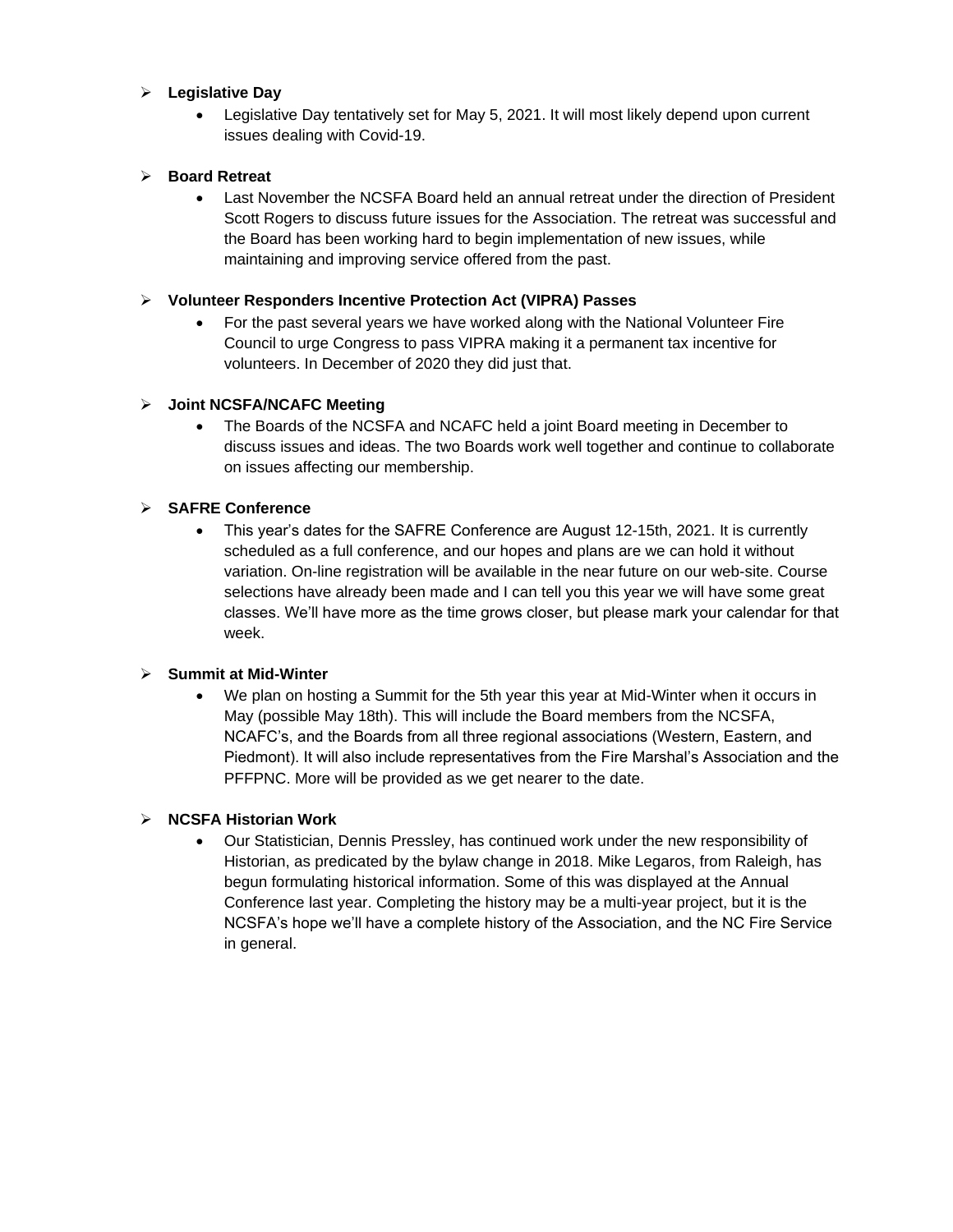#### *NCAFC – Wesley Hutchinson*

### **2021 Mid-Winter Conference**

- May 18-21, 2021.
- Embassy Suites Concord NC.
- Registration Open on Website.

# **Fire Prevention School**

- Has been canceled for this year.
- Hope to offer some of the classes from Fire Prevention School at the Mid-Winter Conference.

# **Chief's Breakfast At SAFRE**

Still planning on having the annual chief's breakfast at the SAFRE Conference.

# *NVFC – Jeff Cash*

• New NVFC Strategic Plan on website at www.nvfc.org.0

# *OSFM*

# *NCFFF – Rick Wood*

# **NC-LODD's for 2020 Western Region**

- Terry Lee Gentry Buncombe County Fire Marshal's Office 7/7/2019.
- Alan James Austin Belmont FD/Charlotte FD 12/08/2019.
- Joseph W Autrey, Icard Fire & Rescue 4/26/2013.

# **NC-LODD's for 2019 Western Region**

- Karen Shuart- Asheville Fire Department 1/31/2019.
- Claud Messer- Jonathan Creek Vol. Fire Department 9/20/2019.
- George W. House, Sr. Asheville FD 8/18/1964.
- Robert Pendergraft, -Salisbury 12/17/1909.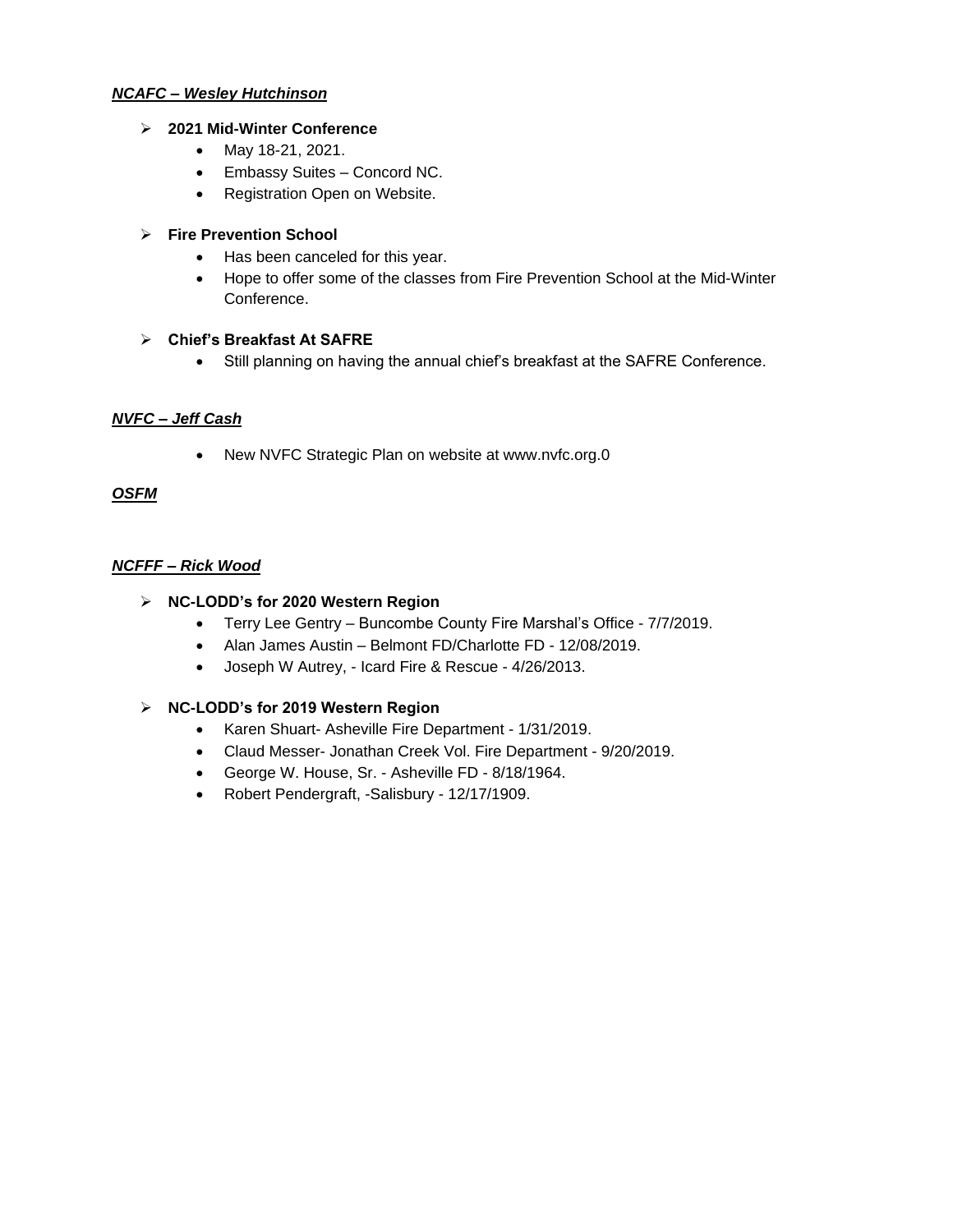#### **NCFFF News**

- Due to the COVID restrictions that are still in place, the NCFFF was not able to hold the 15th Annual NC Fallen Firefighters Memorial in May 2020, nor were we able to hold it in August during the SAFRE Conference due to it being cancelled as well.
- The NCFFF is planning, (HOPEFULLY) to hold a joint 2019/2020 Memorial Service in Nash Square at the Fallen Firefighters Memorial on Saturday May 1, 2021. 11 firefighters from 2019 will be honored and inducted into the memorial along with 13 firefighters in 2020. Depending on any restrictions still in place as May approaches, will determine the size of the event we can have, or even have a service in May. Currently the City of Raleigh has any and all gatherings and events locked down until March 31. 2021.
- Since the COVID restrictions have been in place, it has prevented the NCFFF from attending fire schools across the state as a vendor, cancellation of the North Carolina State Fair and many other fundraising abilities we were so accustom too in the past, our donations and funds has been hit hard. The NCFFF lost \$60-70,000 is sales in 2020. Our merchandise store on our website, www.ncfff.org, has become our main source of funds along with the a few gracious donations we have received throughout the year. We encourage everyone to visit our store and check out our new memorial T Shirts and many other new items we have.
- Please feel free to contact any of the Western Directors or myself if the NCFFF can be of assistance to you and your department or you have any questions regarding the NCFFF.